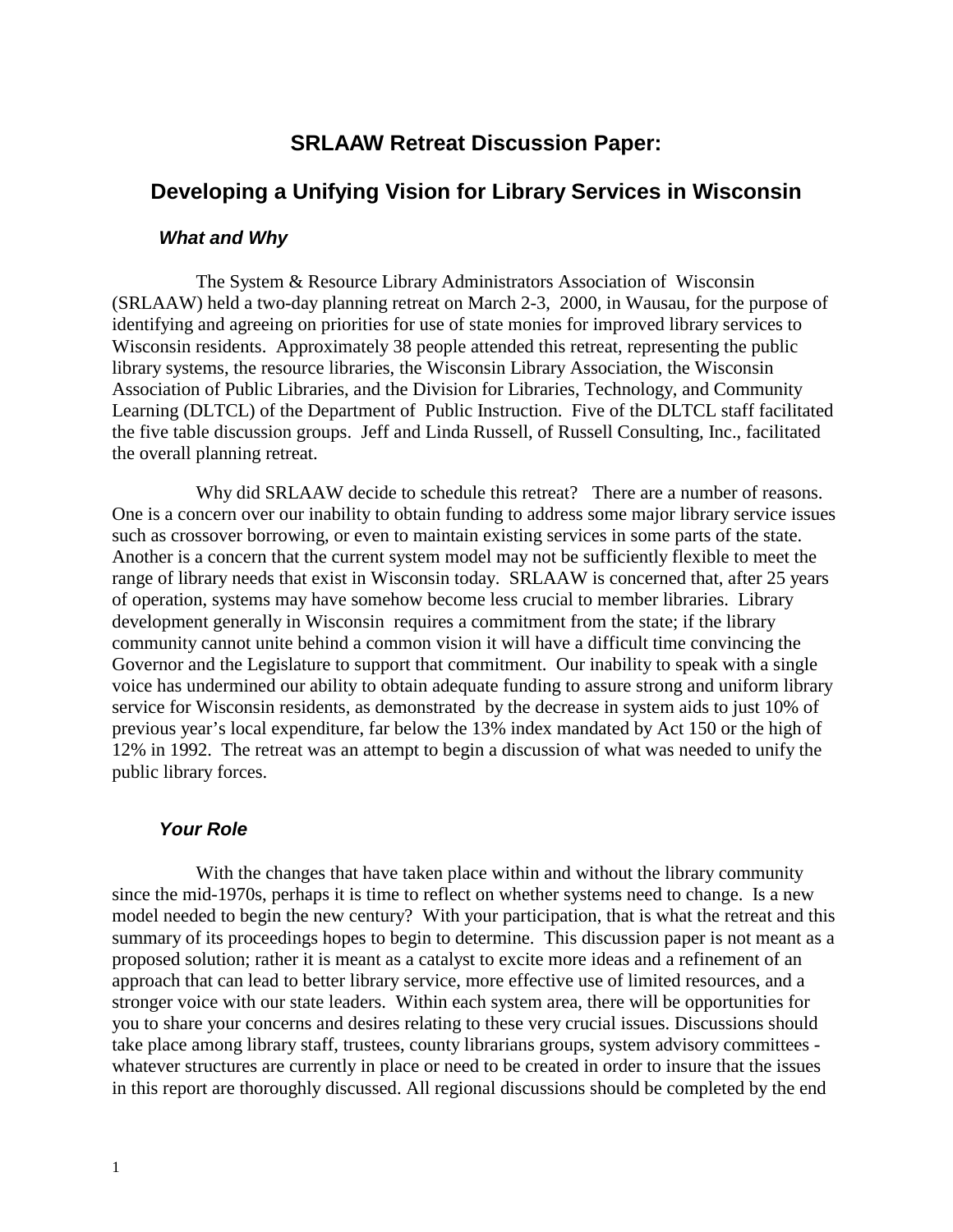of July 2000. Ideas shared at these regional sessions will then be compiled and presented at a later statewide session. The expectation is that these discussions can proceed in a fashion that will result in a unified vision by the time that planning begins for the state biennial budget that will affect libraries in 2004-2005.

## *The Retreat Process*

 Prior to the retreat, SRLAAW members had been invited to write up their views on the following two issues:

- In general, the future of libraries, library service, and systems.
- More specifically, how future services or a different system model would affect the current system service requirements.

 Seven papers were submitted for distribution to participants prior to the retreat. As a way to consider and evaluate the models that would be presented at the retreat, each participant was asked to identify a list of possible guiding principles for statewide library service. These principles were discussed at each of the five discussions tables. A total of fourteen principles were reported out to the large group. Each table group was then asked to pick the four most important principles from this list and to prioritize them. As a result of this exercise, the group determined that there were four required and three desired guiding principles. These principles are listed in priority order, highest to lowest, as determined by the votes of all five table groups.

## *Guiding Principles for Statewide Library Service (Required)*

The four required guiding principles include the following:

- **Statewide access.** Every Wisconsin resident should have access to all library materials throughout the state, on an equal basis. This includes walk-in service, use of print and electronic resources, and borrowing materials through interlibrary loan. This would be facilitated through the use of BadgerCard, a card free to all Wisconsin residents that provides the user access to all library resources.
- **Quality library service.** Every Wisconsin resident should have convenient access to quality library services. Convenient is defined by distance from the user, hours of service, and accessible facility. Quality library service will be determined by the Standards for Public Libraries, which will measure a library's value to the community and include items such as innovation, experimentation and flexibility in meeting public demands; up-to-date products and services; and knowledgeable, trained staff. All public libraries should be required to meet minimum standards in order to qualify for state funding.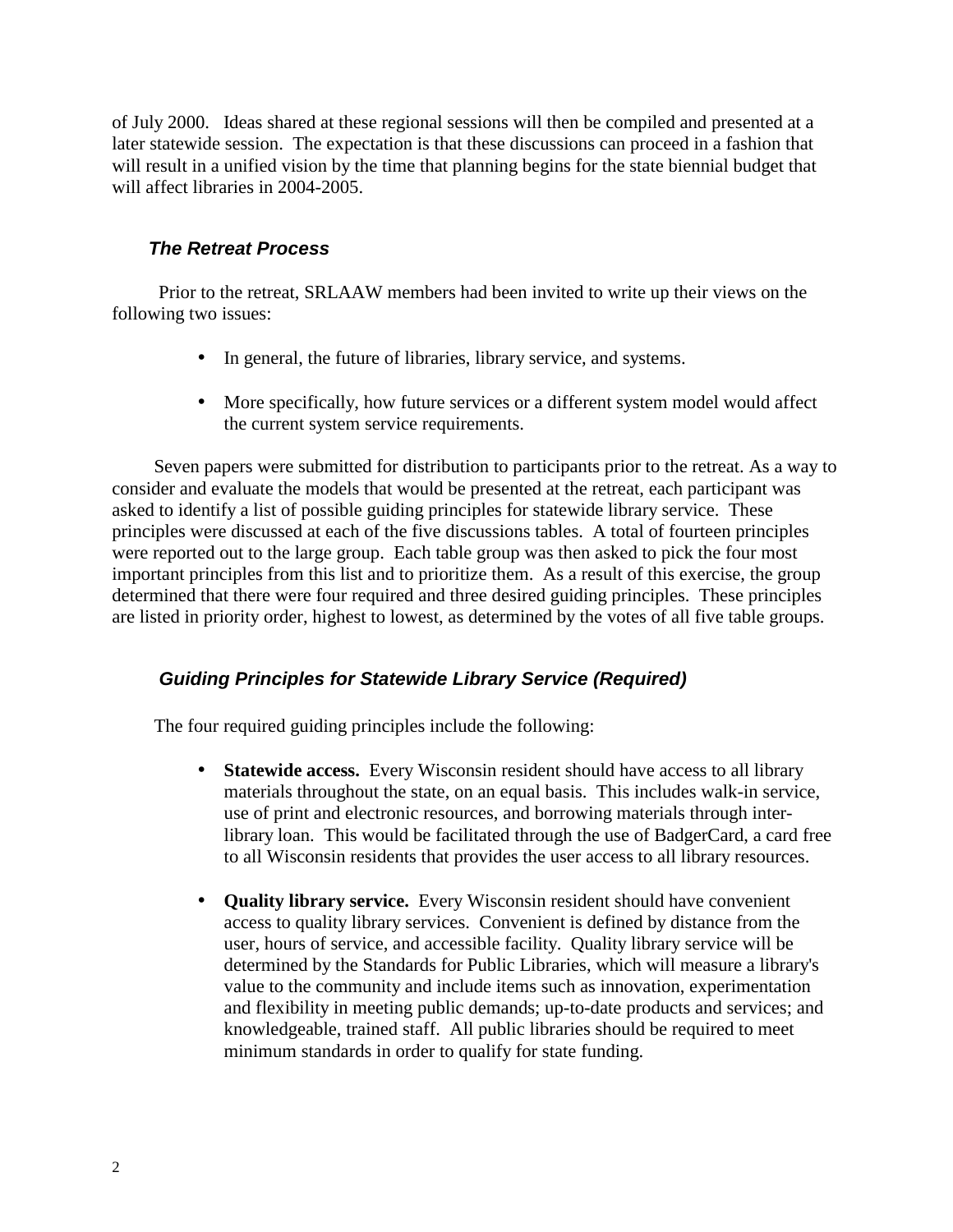- **No cost to the user.** Every Wisconsin resident should be guaranteed free library service. Library services without cost to the users are a top priority of the Governor, Senate and Assembly of the State of Wisconsin. Libraries may still impose fines for overdue materials, and fees for copier and fax services, etc.
- **Dynamic leadership and vision.** Every Wisconsin resident should be entitled to library services that meet the changing landscape of their needs and demands. The State of Wisconsin should meet this challenge with dynamic leadership and vision, collaborating with library systems and public libraries to plan how to meet long term goals. On a regional level, library systems should provide leadership and assistance directly to libraries in the development and implementation of long range plans and the delivery of services. Research and development is dedicated to removing technological barriers to library service and responding to community needs.

## *Guiding Principles for Statewide Library Service (Desired)*

The three desired guiding principles include the following:

- **Systems facilitate access to resources.** Every library system in Wisconsin should facilitate statewide access to all library resources throughout the state according to consistent guidelines.
- **Customer Service.** Wisconsin library customers should be entitled to get whatever library resources they require, whenever they require it, and for as long as they need those resources.
- **Attractive library facilities.** Wisconsin public libraries are a valued and treasured place in each community. Each public library should be attractive, with reading, viewing, and meeting areas available to the public. Users should be entitled to free public libraries within a reasonable distance.

## *Consistent Themes for Statewide Library Service*

 After all of the models were presented and discussed, participants were asked to identify any consistent themes that had surfaced. The following "model themes & improvements" were identified.

- *Minimum standards.* Libraries would be required to meet minimum standards in order to participate in any model of service.
- *BadgerCard.* BadgerCard addresses the concept of a statewide library card, a program that would be established under statutory authority. Since the state's library systems aren't ready for a shared patron database, we are not suggesting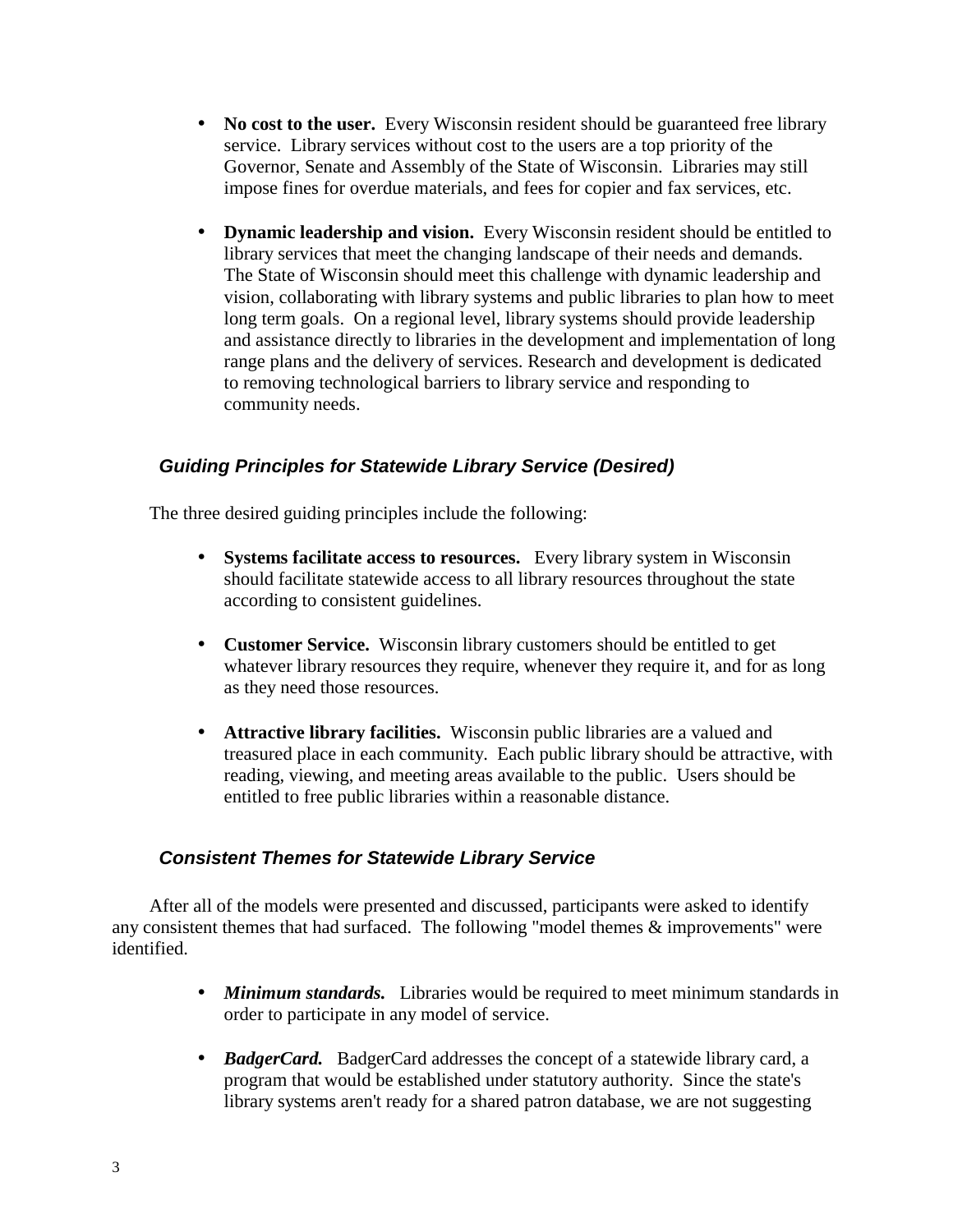the use of a physical card in the initial stages of this program, but rather a mechanism to compensate individual libraries for nonresident use that is not already provided in the law.

- **Rethinking system structure.** The implementation of a new system model might require a re-evaluation in how systems are organized, resulting in changes in boundaries, size, and governance, for example.
- *Market-driven approach*. In a new model of system organization, the services provided would better reflect what libraries want and need, as determined by the members, perhaps in some sort of free enterprise system.
- **Research & development.** The creation of a state level research & development program would provide funding for projects that help bring the best solutions and approaches to technology, library practices, marketing, and other areas of interest and need. Utilization of relevant expertise outside of the library community would expand and deepen our ability to improve services. The purpose of this program is to better capitalize needed improvements and enhancements and bring them to fruition much quicker than we can each do working independently. Governance of a board or commission created to select projects and distribute funds would depend upon a specific model chosen.
- *24/7 reference service.* A 7-day-a-week, 24-hour-a-day reference service would be available through a local library's web site or telephone number. If no assistance were available at the local level, the caller would be referred (switched over) to the state reference service. This referral would be transparent to the user.
- *Access to electronic resources*. The goal here is to provide expanded access to electronic resources through BadgerLink.
- *Reducing system mandates and focusing activities.* The general goal here is to better respond to the needs of libraries and to the residents of Wisconsin by allowing library systems greater flexibility to establish service programs that directly address member needs.
- *Re-examination of resource library role.* This theme is closely related to previously stated theme of "rethinking system structure". The implementation of a new system model might require a re-evaluation of the need for and role of resource libraries, and, if necessary, how they are to be selected.
- *Reaffirm role of the Division leadership, vision, funding.* In order to fully achieve the goals of statewide public library cooperation, no matter what the model, there needs to be a collaborative relationship among all public libraries, library systems, and the state library agency. A state agency advocating for libraries is critical.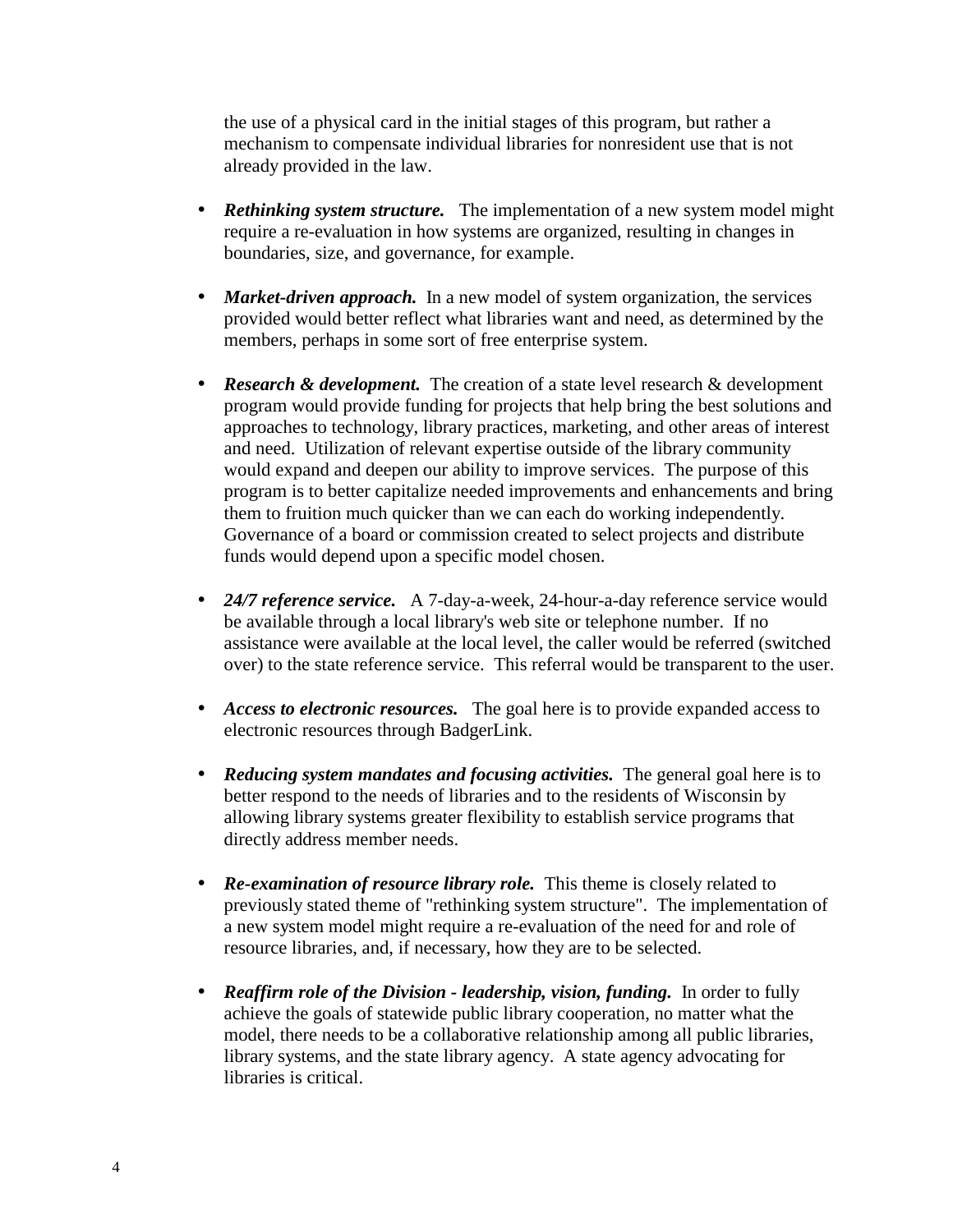#### *Sample Models*

 Below are three models offered to demonstrate ways in which things could change in the future. The attempt, here, is to provide a context in which the guiding principles and themes result in new structures that can more effectively serve the needs of library users and practitioners. These models are consciously presented as "samples"; they are not final, they are not comprehensive. They are open to revision and addition.

### **SAMPLE MODEL A:**

*The New, Improved Current Model:* with seventeen (17) systems and future changes in system numbers or composition coming from existing enabling legislation; a state agency similar to the current agency; counties still the building blocks and one of the primary funding sources. System requirements would remain fundamentally the same though some mandates might be reduced or eliminated.

**Badgercard:** this would require new, separate funding from the state. The state's role (and funding) would be one component of a formalized, ongoing partnership that would also include municipal (traditional) and county (Act 150) library funding. A statutory structure or formula would specify each partner's proportion of responsibility.

 **Required standards/certification for libraries:** minimum standards would be developed and mandated for membership in library systems.

 **Intensified research and development structure:** LSTA, WATF, and system & local library contract funds would be provided to a unit of the state library agency where an integrated, formalized effort (perhaps using contract researchers) would study issues and capabilities for the benefit of all libraries in the state. While technology would be a key area for research, it would not be the exclusive area.

 **24/7 reference service:** systems, using their aids, would contract for this service, on behalf of their constituents, either within the region or statewide, or perhaps a combination of both.

 **Statewide delivery:** this program would be coordinated centrally and paid for through system aids. Systems would also continue to have responsibility for regional delivery.

 **Free library service at the time of usage:** this would be addressed and assured by Badgercard.

**Statewide on-line catalog:** this is not a specified component of this model.

 **Market driven services:** contracts for services from other agencies would continue to be authorized by statute. No concerted effort would be made to make systems more entrepreneurial nor to direct libraries to seek services beyond their regions.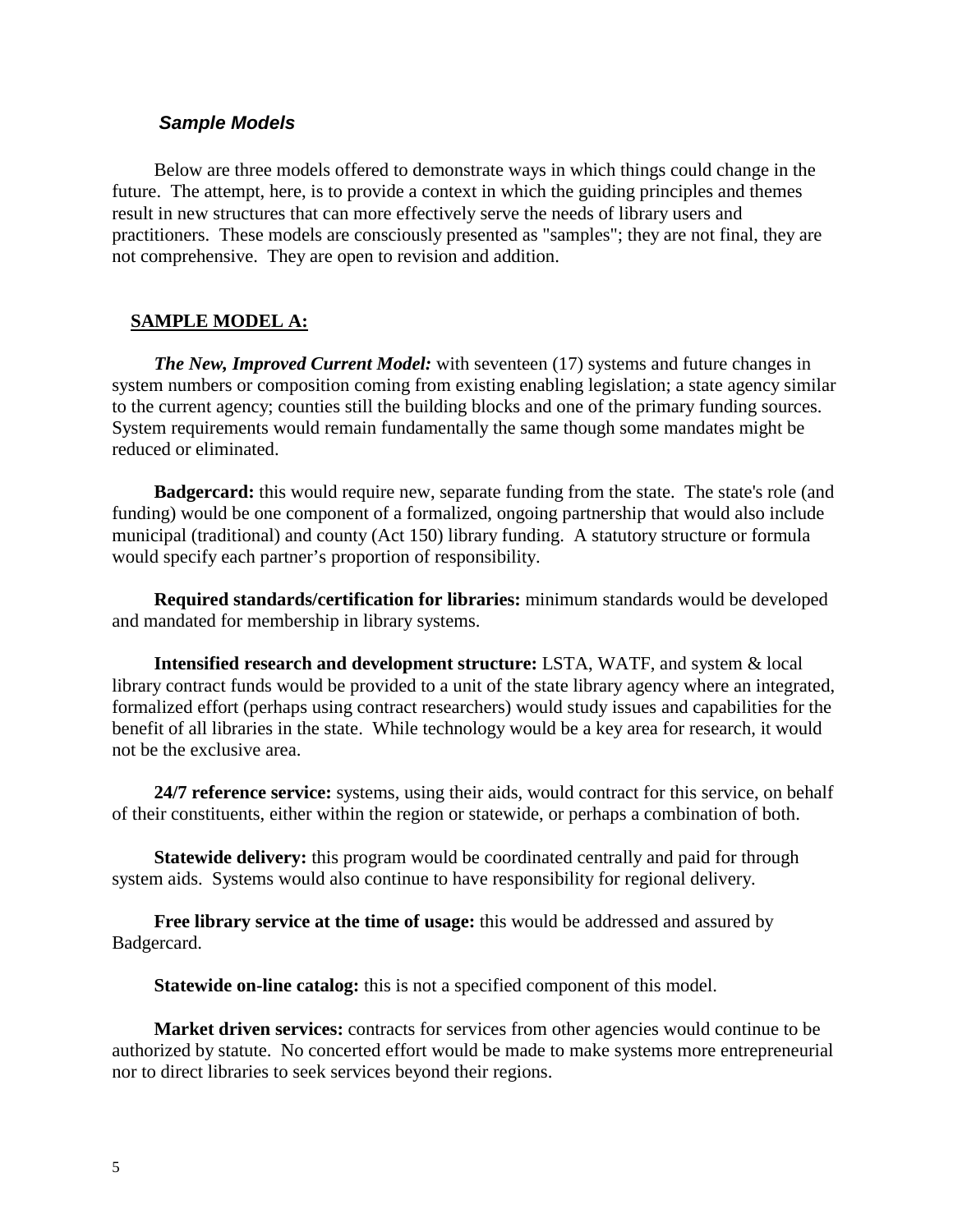**State aid grants directly to libraries:** Badgercard payments would be the likely extent of state funding directly to libraries.

 **Role of the resource library:** resource libraries would still be mandated but the requirements might be different and the criteria for qualifying as a resource library would allow more flexibility in selection of a resource library.

**Funding:** system funded by 13% system aids from state.

 **Governance:** system boards composed as now; counties retain appointment power; local library boards as now.

#### **SAMPLE MODEL B:**

*The Middle Ground Model:* with a reduced number of systems (e.g., 6 to 12) and an expected change in mandates and service structure from the current model; changes in system numbers and boundaries would come about through a conscious restructuring to attain greater efficiency and effectiveness.

 **Badgercard:** state aid funds freed up through the changes in system structure and mandates, could be used to help fund this program, though some new, separate state funding would likely be necessary. The state's role (and funding) would be one component of a formalized, ongoing partnership that would also include municipal (traditional) and county (Act 150) library funding. A statutory structure or formula would specify each partner's proportion of responsibility.

 **Required standards/certification for libraries:** minimum standards would be developed and mandated for membership in library systems.

 **Intensified research and development structure:** could be a melding of models A and C, i.e.: LSTA, WATF, and system & local library contract funds would be provided to a unit of the state library agency where an integrated, formalized effort (perhaps using contract researchers) would study issues and capabilities for the benefit of all libraries in the state. While technology would be a key area for research, it would not be the exclusive area. Or, independent, technology focused research and product development structure created using private as well as public expertise. There would be designated state funding, some of it possibly new, as well as contract funding from interested libraries. State would retain rights to products for resale to other states, with revenues being returned to R&D. This effort would be overseen by a separate board.

 **24/7 reference service:** systems, using their aids, would contract for this service, on behalf of their constituents, either within the region or statewide, or perhaps a combination of both.

 **Statewide delivery:** this program would be coordinated centrally and paid for through system aids. Systems would also continue to have responsibility for regional delivery.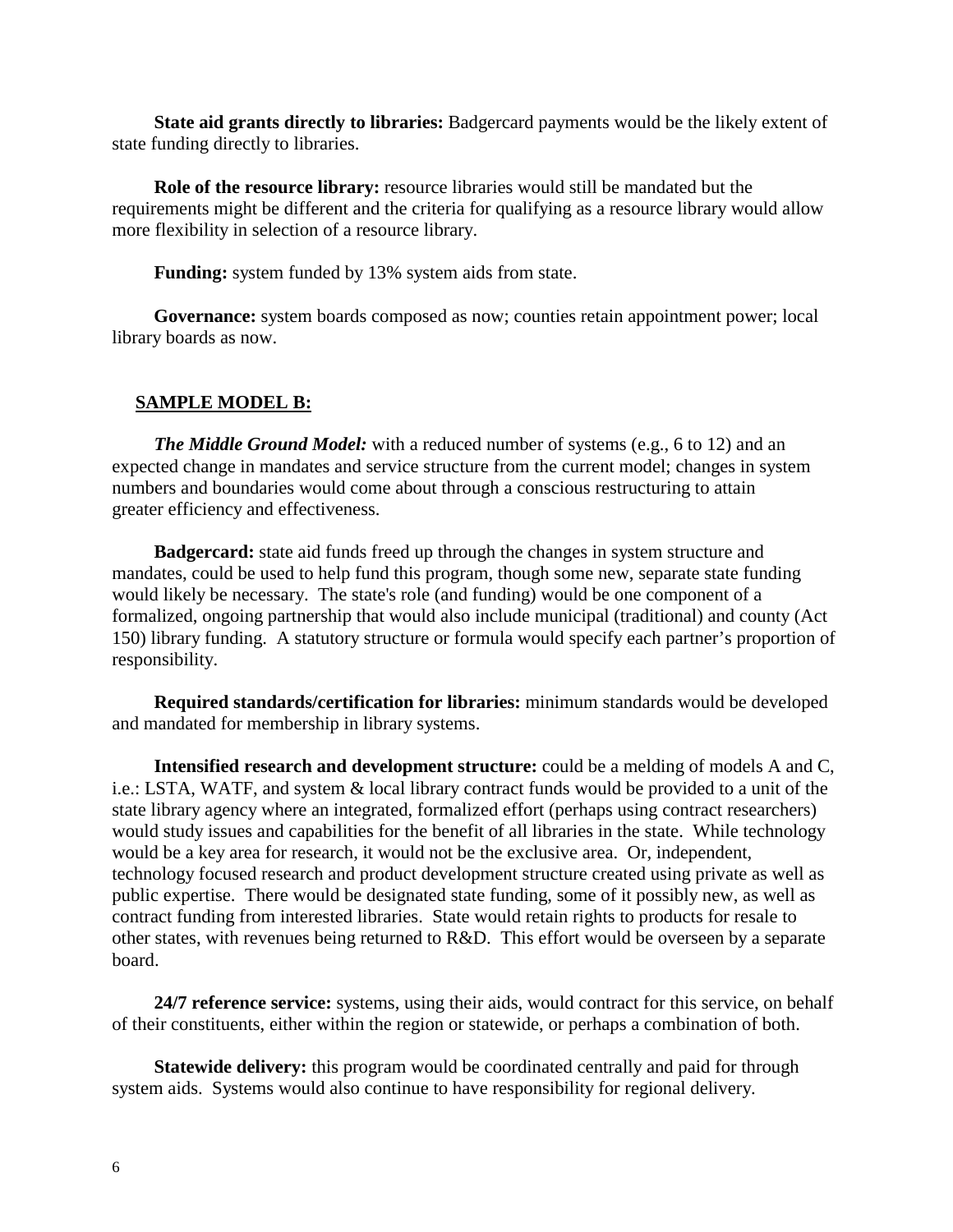**Free library service at the time of usage:** this would be addressed and assured by Badgercard.

**Statewide on-line catalog:** a significant statewide financial incentive will be provided to libraries to phase in a centralized automation system, or at least a uniform platform, to facilitate full-featured statewide resource sharing and universal registration of library users. Local and federal funds will also be utilized to develop and maintain the statewide catalog.

 **Market driven services:** contracts for services from other agencies would continue to be authorized by statute. No concerted effort would be made to make systems more entrepreneurial nor to direct libraries to seek services beyond their regions.

 **State aid grants directly to libraries:** Badgercard payments would be the likely extent of state funding directly to libraries.

**Role of the resource library:** resource libraries will become optional; library systems can contract with whatever libraries they feel can best provide needed services.

 **Funding:** state system aids are still provided but a different formula is used for distribution. Local effort would be one condition of receiving state support.

 **Governance:** system boards composed as now; counties retain appointment power; local library boards as now. System compositions would be determined by a new set of factors which might include such things as: square miles, number of libraries, population, ability to generate support (assessed value). There would be no single county systems.

## **SAMPLE MODEL C:**

 *Library Service Corporation (LSC) Model:* while there would still be some regional orientation to LSCs relating to core services, there would no longer be systems as now. LSCs might resemble CESAs in some aspects but would most certainly specialize their service offerings and market statewide. There might be 10 - 12 LSCs. While some state funding would go to LSCs, the majority of it would go to either statewide services (such as delivery) or directly to libraries, which would in turn buy specific services from one or more LSCs.

**Badgercard:** state funding will support the program; depending on the cost of other library programs under this model, additional state funds might be needed to cover all services.

 **Required standards/certification for libraries:** minimum standards would be developed and mandated; libraries would need to met these standards to receive state grant.

 **Intensified research and development structure:** independent, technology focused research and product development structure created using private as well as public expertise. There would be designated state funding, some of it possibly new, as well as contract funding